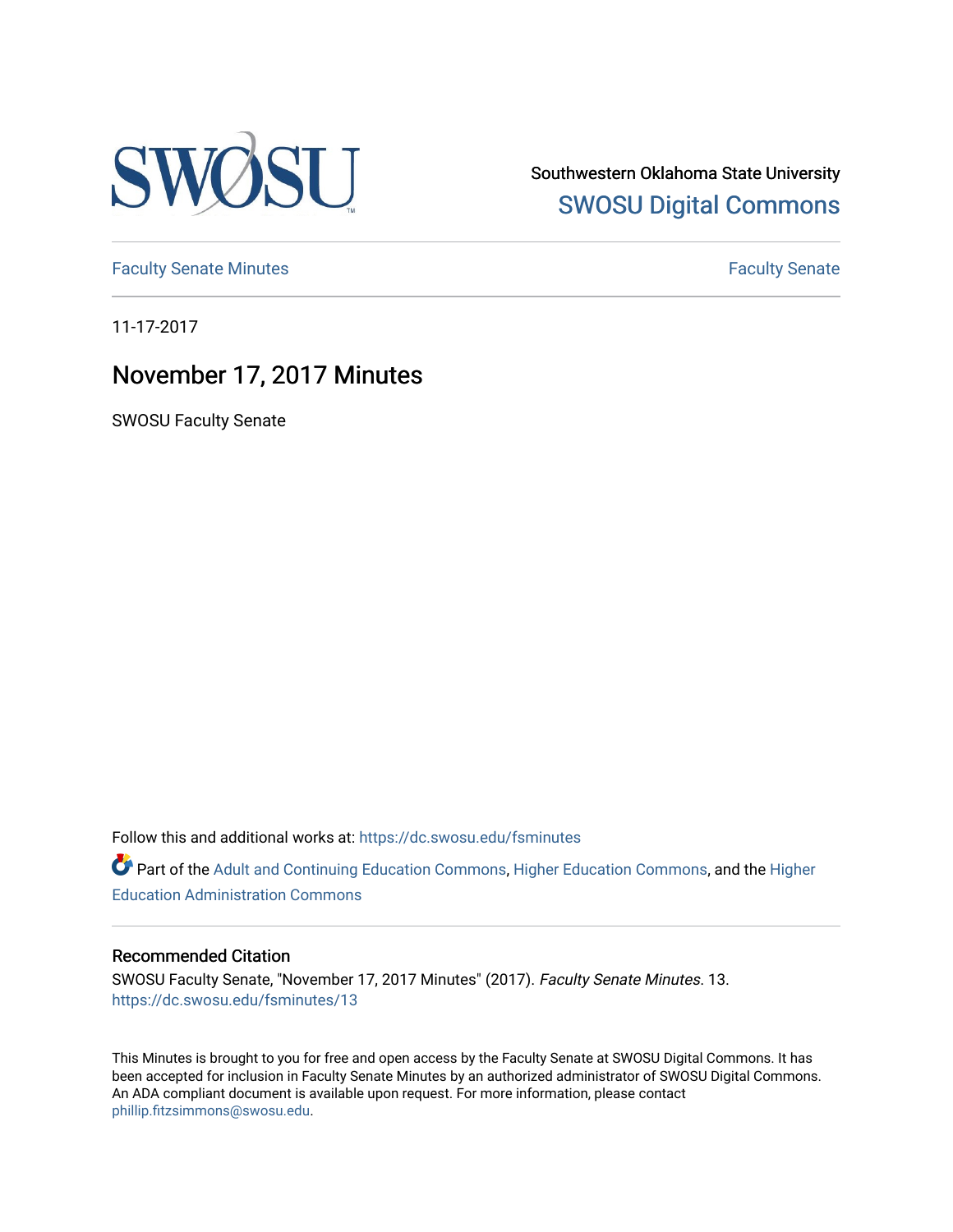# SWOSU Faculty Senate

November 17th, 2017 Approved Minutes

- **I. Call to Order:** Faculty Senate President Jerry Dunn called the November meeting of the Faculty Senate to Order at \_\_\_2:06 PM\_\_\_\_ in HEC 201.
- **II. Establishment of a Quorum:** Wayne Anderson, Krista Brooks, Dayna Coker (via ITV from Sayre), Tommye Davis (via ITV from Sayre), Stacey DiPaolo, Jerry Dunn, Jared Edwards, Robin Griffeath, LeaAnne Hume, Paul Hummel, Sunu Kodumthara, Scott Long, David Martyn, Tom McNamara, Kathy O'Neal, Cynthia Pena, Hank Ramsey, Ann Russell, Amanda Smith, Tony Stein, Jessica Young
- **III. Certification of Substitutes:** Tamra Weimer substituting for Rachel Davis (Nursing), Nate Hicks substituting for Holly McKee (Business and Computer Science), Veronica Aguinaga for Evette Meliza (Education), Vijay Somalinga for Eric Paul and Muatasem Ubeidat (Biological Sciences), Jon Woltz substituting for Linda Pye (Library); Todd Parker for Lisa Schroeder (Art); Edna Patatanian for Cheri Walker (via Zoom from OKC)
- **IV. Presentation of Visitors:** None
- **V. Approval of Minutes:** Approved by voice vote

## **VI. Announcements**

- A. President Jerry Dunn
	- 1. Executive Council Meeting of 11/13/2017
		- a) Budget woes continue; potential 2-3% cut anticipated; departments should be cautious with spending due to possible budget cuts.
		- b) Spring enrollment numbers are down; encourage advisors to contact students who have not enrolled.
		- c) Rogers Hall renovation to be completed in January, likely not occupied until February.
		- d) SWOSU will be attending the transfer fair at St. Gregory's.
		- e) DACA students should be cautious leaving the U.S. for holiday travel, internships, study abroad, etc.; re-entry may prove difficult.
	- 2. Administrative Council of 11/13/2017
		- a) OK Promise will have a maximum credit hour according to the Regents, as opposed to a length of time.
		- b) Title IX annual training reminders were emailed last week; the message might appear as spam, but it is legitimate. A suggestion from faculty senators was made to remove special effects on the video to help with the efficiency of completing the online training.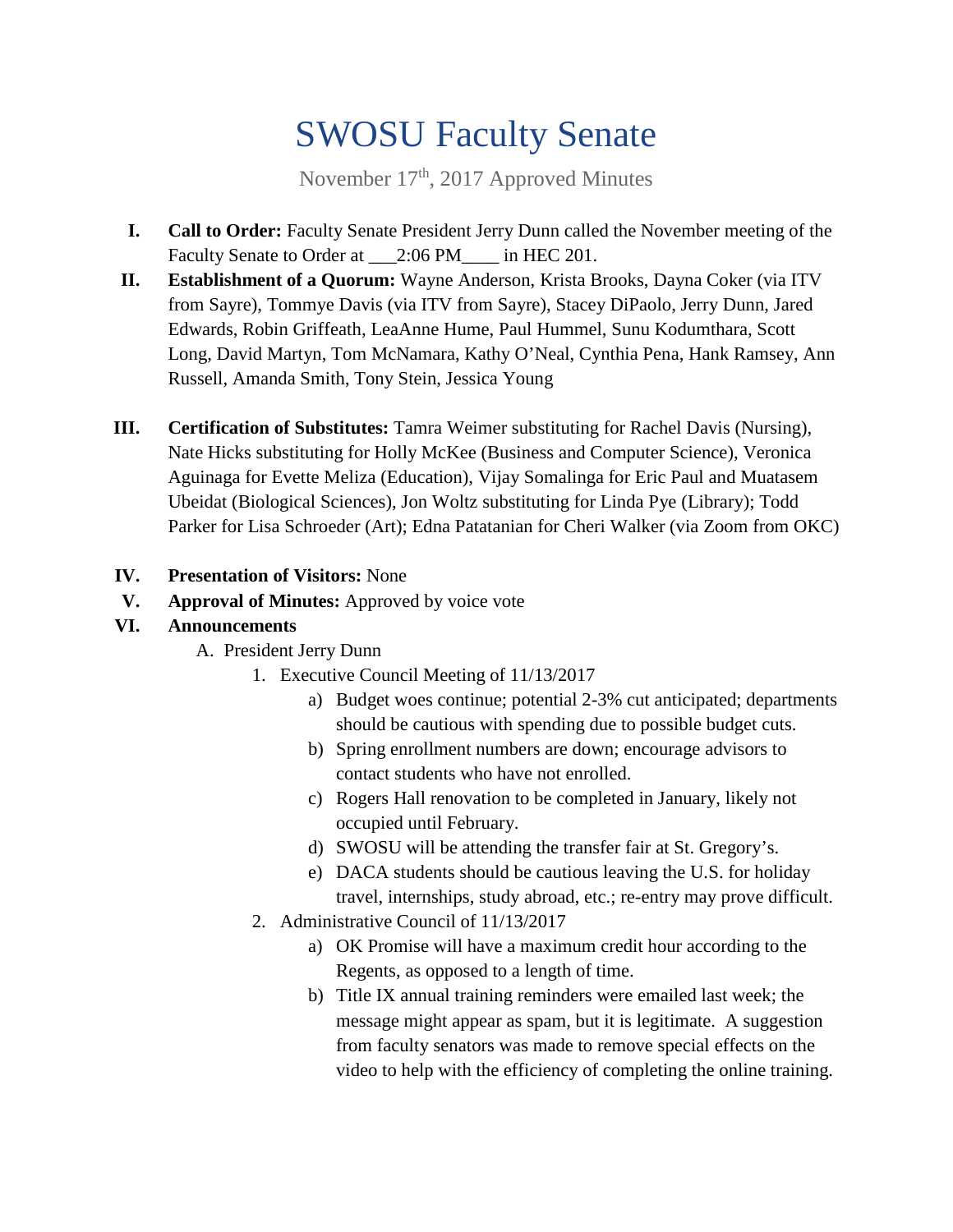- c) December paychecks of faculty/staff with dependent withholdings will be effected by a system change.
- d) Upswing Online Tutoring; Tutor-Up; Ask-Up is a paper review service.
- e) Single sign-on will be activated during Holiday Break.
- 3. Meeting with Provost on 11/15/2017
	- a) With more duties, the Assessment Committee may request to increase its size; that will come through Faculty Senate, if necessary.
	- b) Forming teams for each assessment goal to prepare for the pending HLC visit; request for volunteers will be emailed; prefer tenured faculty with a minimum of Associate Professor status.
	- c) Next Associate Provost candidate Monday, November 20 at 2:30 in STF 104.
- B. Secretary/Treasurer Krista Brooks
	- 1. Roll Sheet—please sign
	- 2. Treasurer's Report
		- a) BancFirst
			- (1) October Balance: \$1,775.28
			- (2) Withdrawal: \$0
			- (3) Deposit: \$0
			- (4) Current Balance: \$1,775.28
		- b) University Account
			- (1) October Balance: \$105.01
			- (2) Current Balance: \$105.01
- C. President-Elect Amanda Smith:
	- 1. Oklahoma Study Abroad 2018 Trips to London (Amanda Smith), Greece (Kelley Logan), or Spain (Todd Parker)
- D. Past President Tom McNamara: Nothing to report
- E. Student Government Representative: Austin Loomis Nothing to report

## **VII. Reports from Standing and Ad Hoc Committees:**

## **A. University Policies Committee:** from Tom McNamara, Chair

- **1. Faculty Senate Motion 2017-11-01:** In the sections of the Faculty Handbook concerning Continuance and Post Tenure Review, the following changes are recommended.
	- a. The date September  $15<sup>th</sup>$  will be replaced with "the second Friday in September."
	- b. The date October 15<sup>th</sup> will be replaced with "the second Friday in October."
	- c. The date November  $1<sup>st</sup>$  will be replaced with "the first Friday in November."
	- d. The date November 15<sup>th</sup> will be replaced with "the second Friday in November."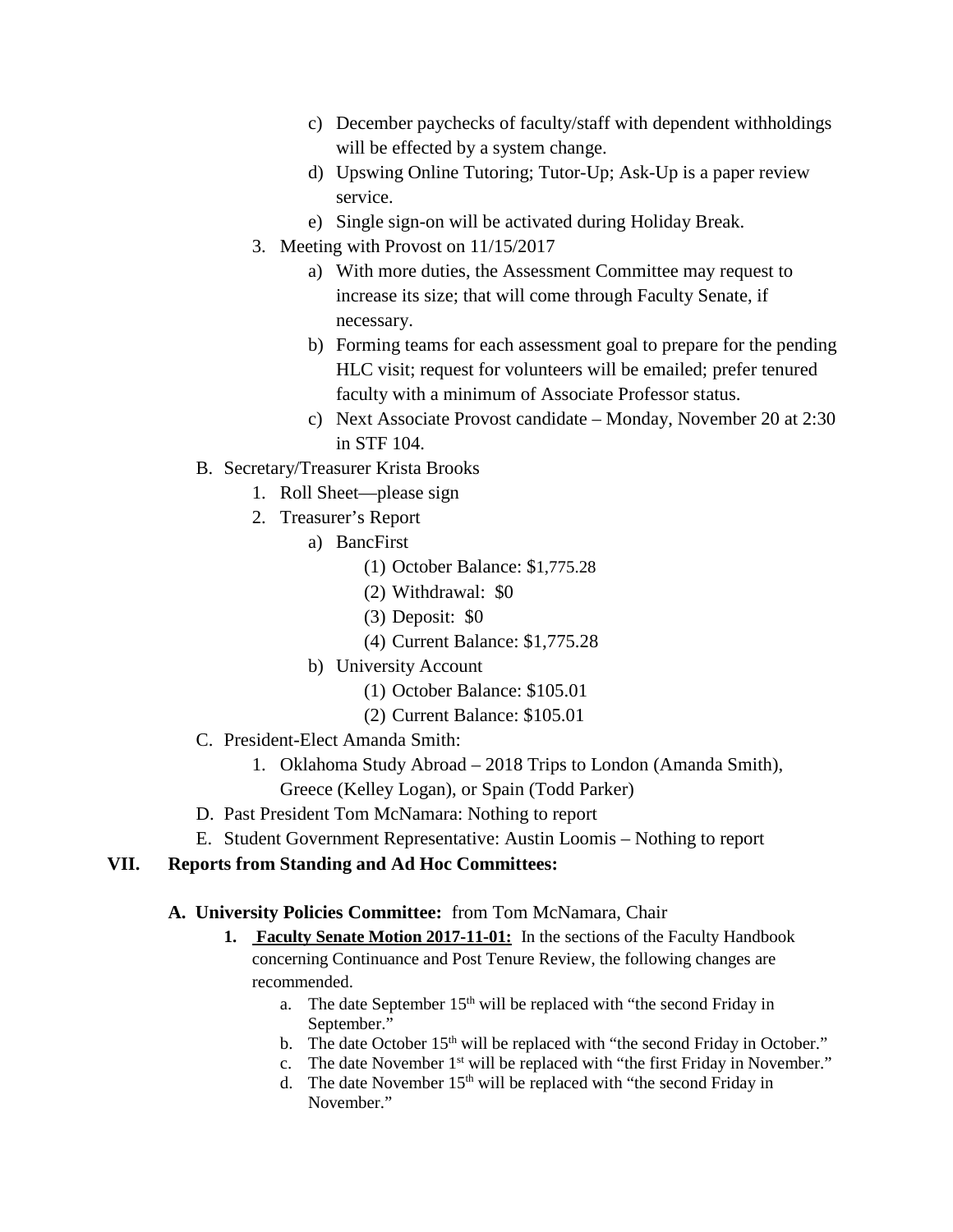- i. **Rationale:** These changes will remove ambiguity that might arise if the above dates fall on the weekend.
- ii. Faculty Senate Motion 2017-11-01 passed by unanimous voice vote
- **B. Personnel Policies Committee:** from Jared Edwards, Chair (see Appendix A)
	- 1. **Faculty Senate Motion 2017-**11-02: It is proposed that the following changes be made to the Faculty Handbook: 1. An insertion (see Appendix A) be added to both the Tenure and Promotion and the Evaluation of Faculty sections of the Faculty Handbook. 2. Two deletions (see Appendix A) from the Evaluation of Faculty section of the Faculty Handbook.
		- i. Rationale: The recommended insertion and deletions are necessary as the evaluations of faculty from the Sayre campus will now be conducted by the department they are associated with on the Weatherford campus. During the evaluation process, the Dean of the Sayre campus will provide input at the chair level for faculty members who teach on the Sayre campus.
		- ii. Discussion:
			- 1. The pages in the Faculty Senate Handbook affected by these recommendations are available in the Senate meeting today.
			- 2. These recommendations will also affect Continuance procedures.
			- 3. Input from Sayre campus Faculty Senators voiced that they support the changes as long as the Dean from the Sayre campus is part of the process.
			- 4. Question from Sayre campus Faculty Senators When do the faculty members from the Sayre campus need to address items from Dean (Sayre campus) and items from Chair (Weatherford campus)? – The Faculty Senate President will take this question to the Provost.
			- 5. Academic Unit Will the faculty members from the Sayre campus be a part of their associated department's academic unit? Sayre faculty members have full appointment.
			- 6. Higher Learning Commission (HLC) accreditation Is the Sayre campus HLC accredited?
		- iii. Faculty Senate Motion 2017-11-02 passed by a hand vote was not unanimous.
- **C. Unfinished Business:** None
- **D. New Business:** None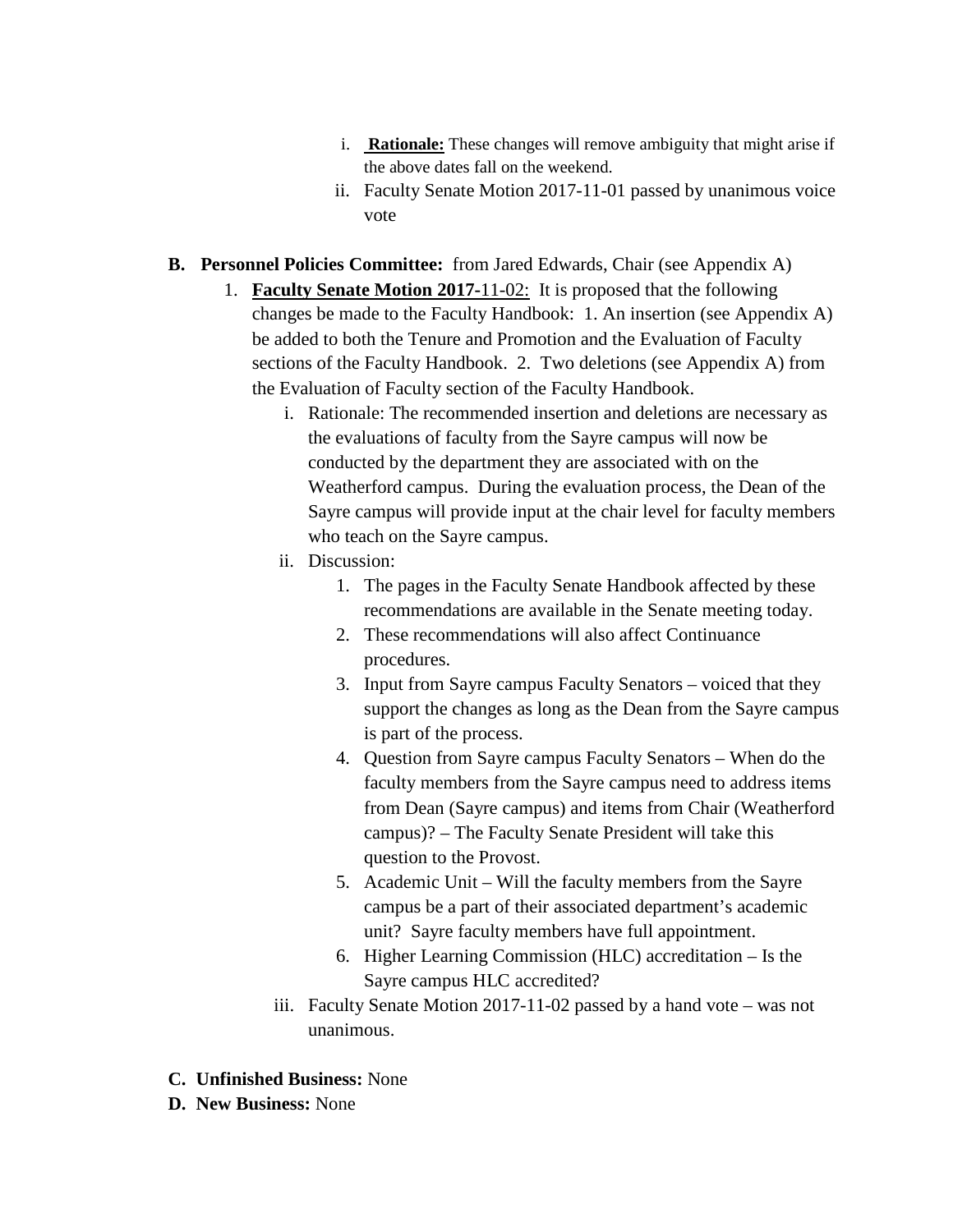- **E. Adjournment:** Meeting adjourned at 2:36 PM by voice vote with no opposition.
- **F.** Next Meeting: Friday, December 8<sup>th</sup> at 2:00 PM

Respectfully submitted,

Jerry Dunn, Faculty Senate President Krista Brooks, Faculty Senate Secretary